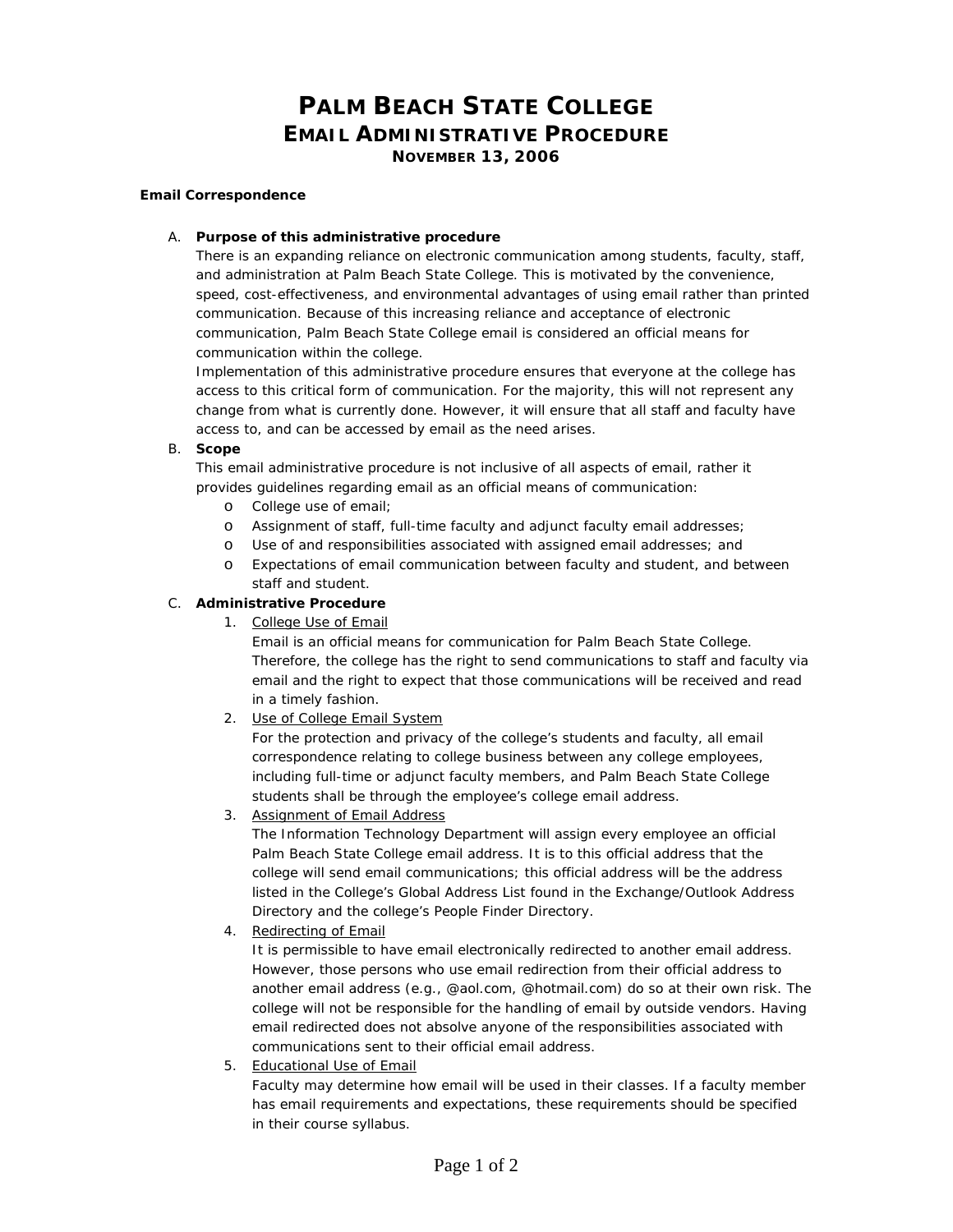#### 6. Privacy Issues Associated with Email

While email is personalized and relatively confidential, there is no guarantee of privacy in a computer system. Computer users should be aware that the Florida State Statute 119 established Florida's Public Record Act and applies to records stored in computers as well as on paper. Recent rulings indicated that the public has a right to review any documents created on email by government officials and that companies who own the media on which email is implemented have the right to read that email. Federal and state law may require the college to examine email under some circumstances including provision of messages to outside agencies. However, employees of the Information Technology Department at Palm Beach State College are prohibited from accessing information for which they have no job-related "need to know". Information Technology Staff are also expected to maintain the strictest confidentiality regarding any information obtained during the course of fulfilling their job function.

#### 7. Florida Open Records Notice on Outgoing Email

The college's email server has been configured to include the following open records statement in the signature section of all outgoing email messages: "Please note: Due to Florida's broad public open records law, most written communications to or from college employees is public record, available to the public and media upon request. Therefore, this e-mail communication may be subject to public disclosure." College employees should not delete or alter this information in any way as it informs all recipients that email communication is not private and is subject to the state's open record laws.

8. Email Signature Standards

College employees may include an email signature identifying the sender at the bottom of each outgoing message. The signature should be limited to the employee's name, title, and contact information such as address, phone numbers and email address. Email signatures must not include any quotes, slogans, personal messages, religious statements or other non identifying information.

#### 9. Appropriate Use of Email

All use of email will be consistent with other college policies and procedures, including but not limited to, the Palm Beach State College Computer Use Agreement and the college's harassment/discrimination policies. The college's Computer Use Agreement can be found on the college's intranet website (http://intranet.palmbeachstate.edu/policies/computeruseagreement.pdf).

#### 10. Confidentiality of Email

In general, email is not appropriate for transmitting sensitive or confidential information unless an appropriate level of security matches its use for such purposes.

- Confidentiality regarding student records is protected under the Family Educational Rights and Privacy Act of 1974 (FERPA). All use of email, including use for sensitive or confidential information will be consistent with FERPA.
- Email shall not be the sole method for notification of any legal action.

### D. **Procedures**

The College Executive Leadership Council (ELC) will review these standards as needed. The President or his designee, as appropriate, will authorize changes. Students, staff, and faculty with questions or comments about this policy should contact the college's Information Technology Department for referral to the College Executive Leadership Council.

#### E. **Responsible Organization**

The College Executive Leadership Council will be responsible for these standards. The Office of Human Resources will review and recommend action for Nonconformance.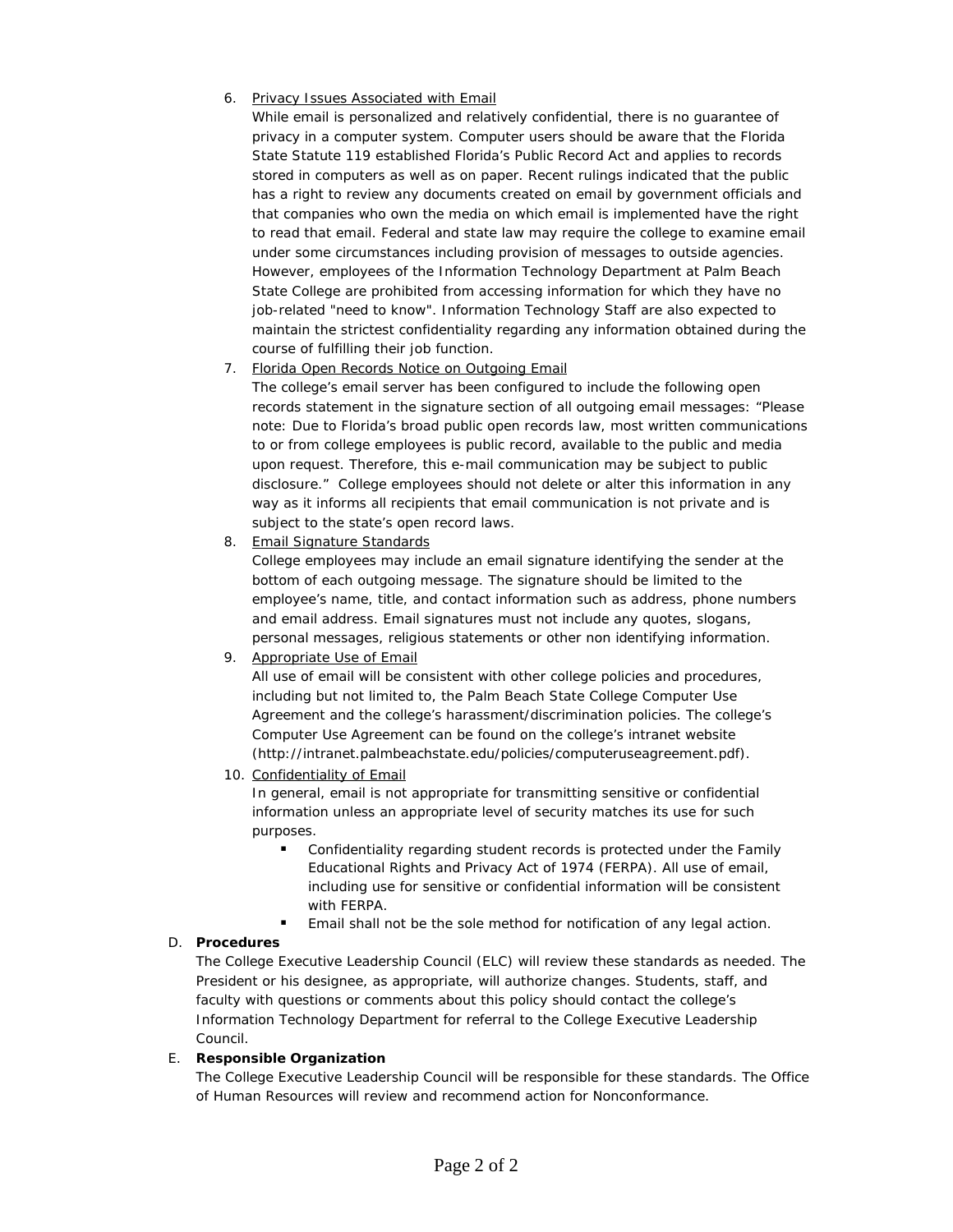### **PALM BEACH STATE COLLEGE Computer Use Agreement**

The purpose of this agreement is to make each individual aware of his or her responsibility with regard to their use of the College's computing resources. The Chief Information Officer, or designee, has the authority to disable logins immediately for non-compliance with this agreement.

- 1. All usage of the College's computing resources must be consistent with the business of the College:
	- a. Information placed on the system may relate only to charitable, educational, scientific, cultural, social, or economic matters, and be directly related to the instructional/educational responsibilities assigned to the individual.
	- b. Use of the system for any personal profit-oriented, commercial, or business purpose, or any conflict of interest is strictly prohibited.
	- c. Threatening, obscene or slanderous statements are prohibited.
	- d. The Chief Information Officer or designee may delete any information that may violate the College's standards.
	- e. Each person who inputs and retains data is solely responsible for adherence to federal copyright laws and for any threatening, obscene, slanderous, profitoriented, business or commercial material placed on the system and shall indemnify the College for any damage and/or injury resulting from same.
- 2. All computer accounts (logins) are for the use of a single individual, the person for whom the account was approved. Sharing or loaning accounts is strictly prohibited. Individuals assigned logins shall not give their password to anyone.
- 3. Use of these resources to gain unauthorized access to any other account, at this facility or any other facility, is expressly prohibited.
- 4. These resources may only be used for lawful purposes. Transmission of any material in violation of any U.S. or state regulation is prohibited. This includes, but is not limited to: copyright material (unless authorized by the copyright holder), threatening or obscene material, or material protected by trade secret or unfair trade practices laws.
- 5. Use of other organization's networks or computing resources must comply with the rules for that network.
- 6. The following activities are **prohibited**:
	- a. Storing, posting, or displaying obscene or offensive data.
	- b. Any activities, which adversely affect the reputation or image of Palm Beach State College.
	- c. Transmitting unsolicited material such as repetitive mass e-mailings, chain messages, or advertising for private purposes.
	- d. Attempts to circumvent established security procedures or to obtain access privileges to which a user is not entitled.
	- e. Attempts to modify computer systems or software in any unauthorized manner.
	- f. Unauthorized access, alteration, or destruction of another user's data, programs, or electronic mail.
	- g. Attempts to obtain unauthorized access to either local or remote computer systems or networks.
	- h. Running any server services (i.e. IIS (Internet Information Services), personal web servers, etc.) on College computers is prohibited.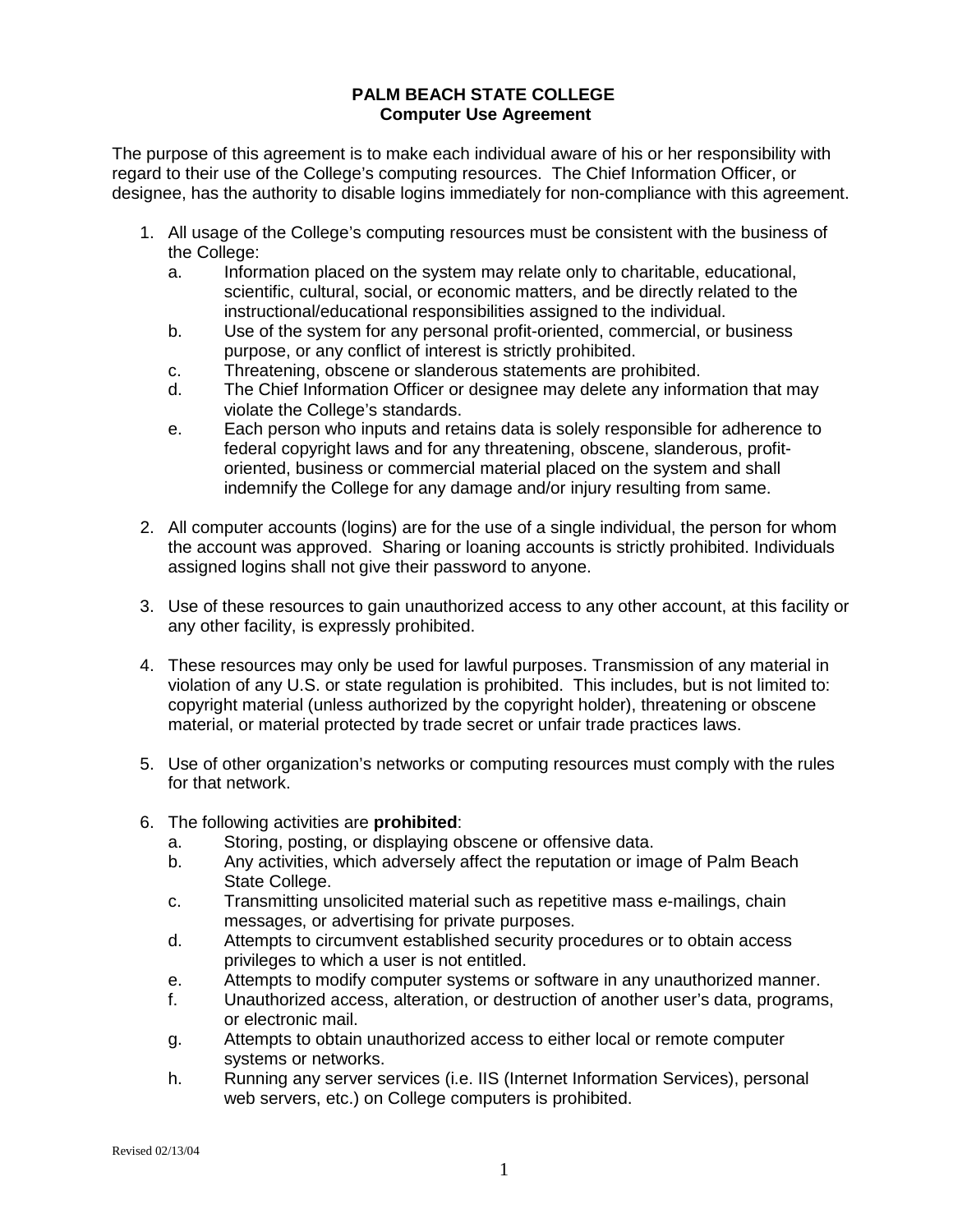- 7. Only authorized personnel are permitted to install or delete software on the College's computers. Any exception must be approved by the Chief Information Officer in writing. However, only Palm Beach State College licensed software will be installed.
- 8. **Federal Law, The Family Education Rights and Privacy Act (FERPA), requires permission of the student prior to the release of any personally identifiable and/or academic information to a third party. By signing this form, you agree to abide by FERPA and the policies of the College relating to student records and information as outlined in the College catalog.**

# **Electronic Mail Procedures**

This document sets forth Palm Beach State College's procedures with regard to access to and the disclosure of electronic mail messages sent or received by individuals with the use of the College's electronic mail system. It also sets forth policies on the proper use of the electronic mail system provided by the College.

# **Responsibility**

It is the individual's responsibility to:

- 1. Read and abide by the topics set forth in this document.
- 2. Read and abide by Palm Beach State College District Board of Trustees Board Rule 6Hx-18- 4.67, Preservation and Disposal of Electronic Records.

### **Permissible Use**

The College provides electronic mail service for College business purposes. **All electronic messages are the property of the College and therefore are not considered private.** The College will refrain from accessing individuals' electronic mail, unless it has reasonable grounds to do so. Individuals should take steps to assure that College documents that should be available to other employees of the College are so available.

The College provides access to its electronic mail system to external individuals as deemed necessary to conduct College business.

External individuals will only be given access to the College's electronic mail system if they agree to abide by all applicable rules.

### **Access Violations**

It is a violation of the College's procedures for any individual including the system administrator, security administrator, and supervisors, to use the electronic mail and computer systems to obtain access to the files or communications of others for the purposes of satisfying idle curiosity about the affairs of others with no substantial business purpose.

Anyone found to have engaged in such practices will be subjected to disciplinary action, which could result in termination of system access, termination of employment and/or criminal prosecution, if appropriate.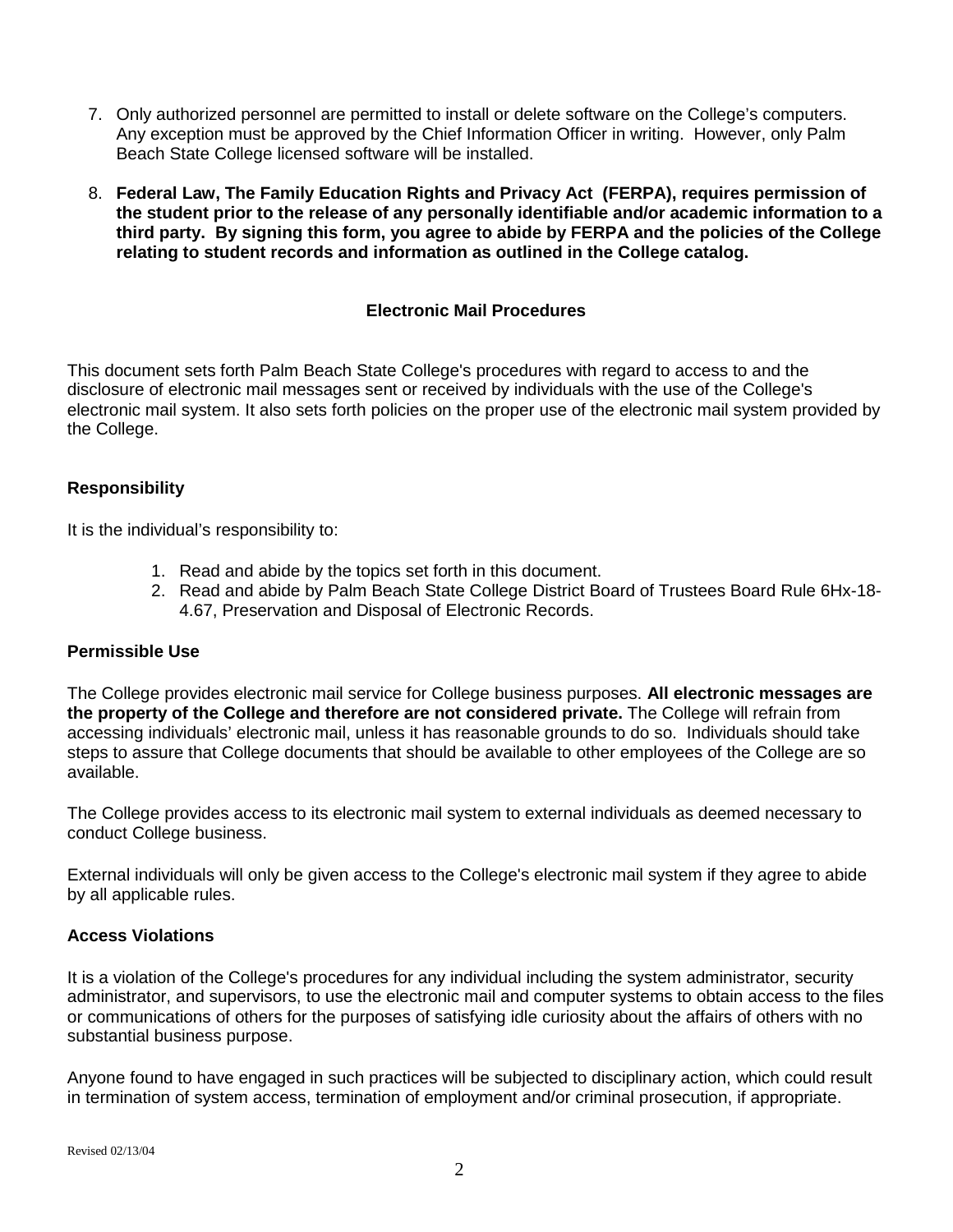# **Monitoring of Electronic Mail**

All electronic mail messages are the property of the College. As a routine, the College will not monitor electronic mail messages. However, the College reserves the right to access messages under the following circumstances or whenever there are legitimate purposes to do so:

- Upon leaving the employ of the College for any reason, an individual's mail may be accessed for the purpose of saving those messages that pertain to College business. This access will be granted only upon written notification from the leaving person's supervisor to the Chief Information Officer in Information Technology. These files may be transferred to another individual if necessary to conduct College business.
- If required by law to do so.
- In the course of an investigation triggered by indication of impropriety or as necessary to locate substantive information.
- When necessary to investigate a possible violation of a College policy or a breach of the security of the electronic mail system.
- In the event there is a reasonable suspicion that an individual has committed or is committing a crime against the College or for which the College could be held liable.

### **Disclosure of Mail Accessed by Monitoring.**

The contents of electronic mail, properly obtained for legitimate business purposes, may be disclosed within the organization without the permission of the individual. However, any internal disclosure without the consent of the employee who sent the message shall be limited to those employees who have a need for access to the information.

The College will disclose any electronic mail message to law enforcement officials if legally required. The College will give notice of such disclosure to individuals who have sent or received such messages unless the College believes that it may have been a victim of a crime or has a legal obligation not to do so.

### **Disciplinary Actions.**

Anyone found in violation of this agreement will be subjected to disciplinary action that could result in termination of system access, termination of employment and/or criminal prosecution, if appropriate.

### **Retention of Electronic Mail Messages**

A. **Sent Messages Read by All Recipients** 

Messages that have been read by all recipients will be deleted (30) days after the date sent.

- B. **Sent Messages Unread or Deferred.**  Messages that have not been read by all recipients or have been deferred by at least one recipient, will be deleted (30) days after the date sent.
- C. **Unsent Messages.**  Messages that have not been sent will be deleted if they have not been accessed within the last (30) days.
- D. **Filed Messages.**

Email messages that have been saved to a workstation in Microsoft Outlook Personal Folders or other folders on the workstation are retained until deleted by the originator.

E. **Permanent Messages.**

Messages that have been created as permanent are retained until deleted by the originator or permanent status is changed by the originator.